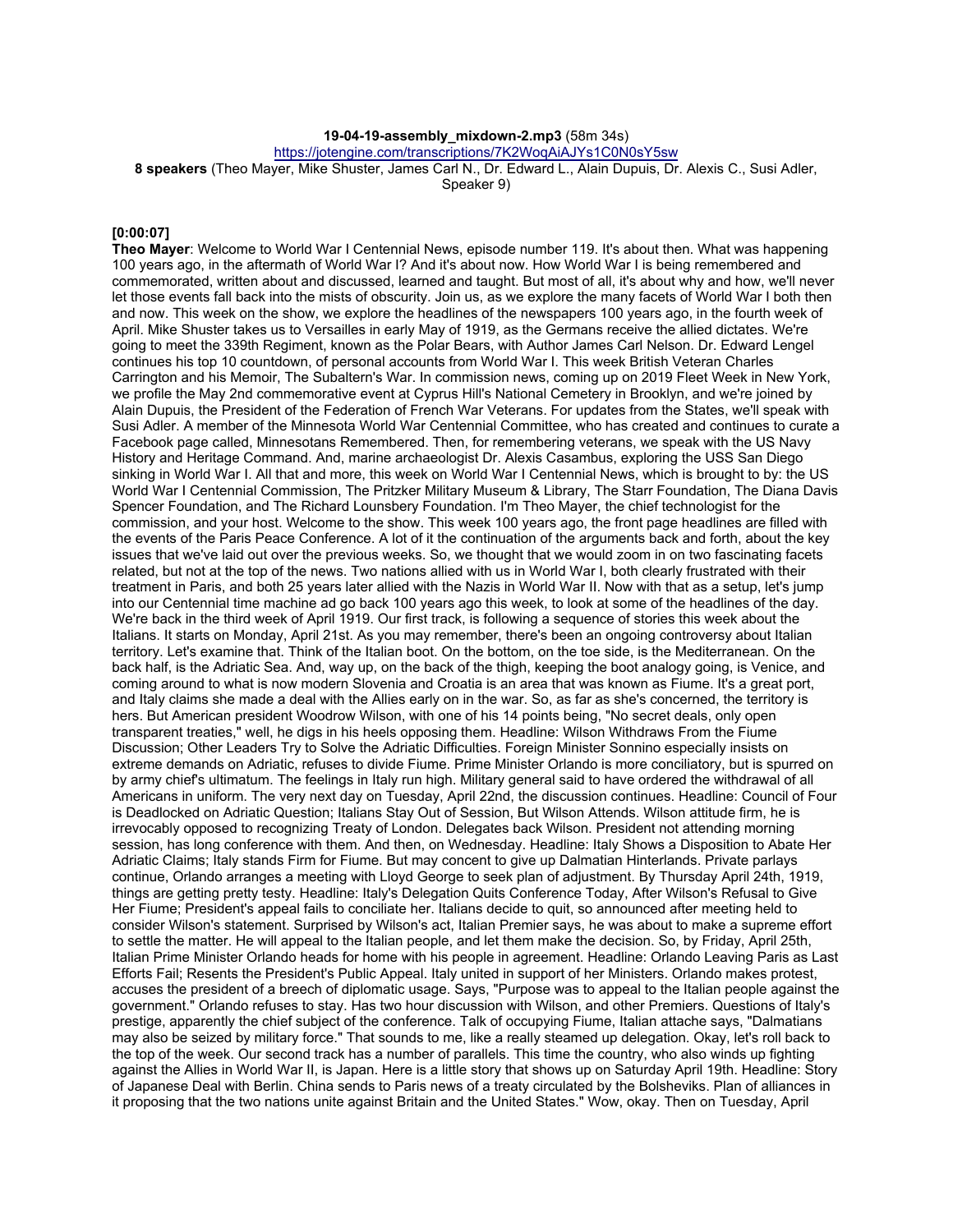22nd, rolling across the top headlines in the New York Times. Headline: Entente's Secret Pledges to Japan Are Made Public; Japan's Case Like Italy's. Secret agreements were made with the Allies in February 1917. Signed by four powers: England, France, Italy, and Russia engaged. How Wilson learned of it? His inquiry about Pacific mandates caused awkward situation in Council of Ten. That explains a lot, but let's read a little more. No delegation outside those of the powers directly concerned, is more interested in the outcome of the Adriatic controversy than the Chinese. For there is a point of curious similarity between the quarrel of Italy and Yugoslavia, and that of China and Japan over the Chinese Province of Shantung. There's also this difference. Italy is struggling to get a debatable territory, promised to her by England and France as an inducement to enter the war. Japan based her case on secret agreements made by England, France, Italy, and Russia in February of 1917. But they would support Japan's claim to the German Pacific Islands north of the equator, and the Chinese territory of Shantung from which Germany had been ousted. Evidence of these promises given to Japan is contained in hitherto unpublished diplomatic notes, which are part of a cable dispatched. Neither President Wilson, nor the Chinese delegates, knew of the existence of these secret agreements when they came to Paris. The disclosure was first made to Mr. Wilson at a meeting of the Council of Ten. Finally, on Wednesday the 23rd, two headlines that set the controversy and the positions. Headline: Japan Position in China Not To Be Dealt With Now. In a second headline, Japan Stands On Secret Treaties. Asks her Allies what they're going to do in view of the agreement on Shantung. Urges special interests. Declares her domination of the Chinese province justified by the assortive Monroe Doctrine. So, go two of the stories, 100 years ago this week. Involving two allied nations, who clearly do not feel the love in Paris this springtime. In the aftermath of one World War, and as a precursor to another. With that, we're joined by Mike Shuster, for NPR correspondent and curator for the Great War Project Blog. Mike, your post this week is a direct followup to last week. As in early May 1919, the Germans are called to Versailles to receive and respond to the Peace Treaty. It's not a very happy story, is it, Mike?

#### **[0:11:19]**

**Mike Shuster**: Not at all a happy story, Theo. The headline reads: An Undiplomatic German Performance; French Appetite for Revenge Still in Charge. Germans Lose Confidence in Wilson. Such a Scoundrel. And it's, Special to The Great War Project. The shock of the draft treaty deepens. So writes historian Thomas Fleming. On the afternoon of May 7th a century ago, the German foreign minister and other German dignitaries are ushered into one of the immense royal palaces of the French kings. The Germans sit across from the big three: Clemenceau, Lloyd George, and President Wilson. The press reports that the Germans are seated at the "table of the accused." Clemenceau rises and begins by saying that "this was not the time nor the place, for superfluous words." He "spat out a venomous speech," Fleming reports. Addressing the Germans directly, he says, "The hour has struck for the weighty settlement of your account." The French appetite for revenge, Fleming concludes, is still in charge. "The Germans registered shock and disbelief," reports Fleming." Clemenceau is telling them there will be no face-to-face negotiations. Then it was the German Prime Minister's turn. He did not stand to deliver his remarks. Some see this as a sign of disrespect, but others see he is terribly nervous and unable to stand. He begins by saying, "we know the intensity of the hatred that meets us" and the blame placed on them. The German leader confesses he can never agree. "Such a confession that fastened blame for the war he could never accept. "Such a confession in my mouth would be a lie." He tells his audience the continuing British blockade is killing hundreds of thousands of German noncombatants. Then he reminds them that they had offered peace on the basis of Wilson's Fourteen Points. One British delegate dismisses these words as "the most tactless speech" he had ever heard. Clemenceau's face turned a bright red. Lloyd George grew so angry, he snapped an ivory letter opener in half. After reading the treaty all the way through, Wilson turns to one American delegate and confesses, "If I were a German, I think I should never sign it." The Germans spend the night translating the full text of the treaty. "By dawn," writes Fleming, "They saw what confronted them. Along with the confession of guilt for the war, were reparations that would be decided later, which meant that Germany's economy would be at the mercy of the victors for as long as they pleased." Added to this, Fleming reports, are the loss of crucial coal fields to the Poles and the French, the separation of the Rhineland, the Saar, and Upper Silesia from what had been Germany, the loss of the port city of Danzig, now attached to Poland, the all-but-total destruction of their army and Navy ... And a demand that the Kaiser and an unspecified number of other leaders be surrendered for trial as war criminals. "The terms," observes Fleming, "Drive one member of the German delegation, a socialist, to drink. In an alcoholic rage he smashes glasses and shouts: 'I believed in Woodrow Wilson until today. I believed him an honest man. And now that scoundrel sends us such a treaty!'" That's the news from the Great War Project; These Days, a Century Ago.

#### **[0:14:38]**

**Theo Mayer**: Mike Shuster is the curator for the Great War Project blog. The link to this post is in the podcast notes. For remembering veterans, when people think World War I, they mostly think Western front. They think November 11, 1918 Armistice, and fair enough. Maybe they think Middle East. But, there was yet another fight going on, that started mere months before the armistice and went on through the summer of 1920. America had 13,000 men, in a cold and miserable fight up in Northern Russia. From Archangel, that's a place, up near Finland, across Siberia, to Vladivostok, all the way east, just north of what today is known as North Korea. That works out to be about 11 time zones away, all at or above the Arctic Circle. No wonder the men of the 339th Regiment were known as the Polar Bears. It's a pretty incredible and not widely told World War I story. With us today is James Carl Nelson, the author of four books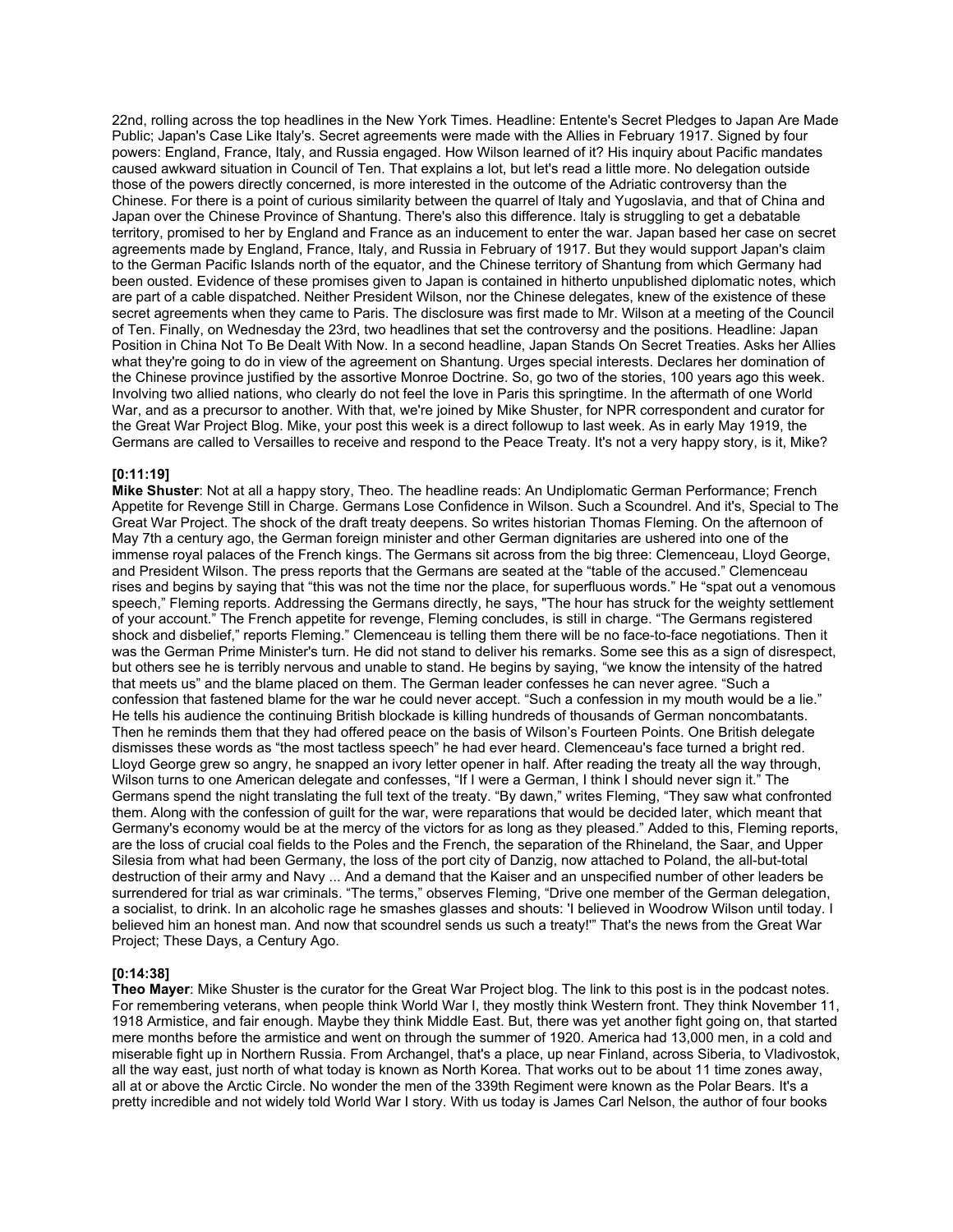about the military experience in World War I, including: The Polar Bear Expedition: The Heroes of America's Forgotten Invasion of Russia. James, I'm shivering just thinking about it. Welcome.

#### **[0:15:59]**

**James Carl N.**: Thank you, very much.

### **[0:16:00]**

**Theo Mayer**: Now, James, I didn't really know much about this story. Could you start by giving our listeners an overview of this whole part of World War I, the Red and the White armies, sort of the 10,000 foot view?

#### **[0:16:11]**

**James Carl N.:** As you mentioned, most people think of the Western Front, and what was fighting in France between the British and the French and the Germans. But in actuality, the Russians had entered World War I in 1914, as well. And was holding a front in the East, fighting Germans and Austria-Hungarians, and it was quite an active front. But, in the late 1917, with the Western Revolution, Vladimir Lenin took Russia out of the war, signed a separate peace with Germany, and that allowed Germany to transfer 80 divisions of men to the Western Front, and many of these divisions took part in a massive offensive that was launched March 21, 1918. By the early part of June, Germans were only 30 miles from Paris. The situation was perilous, and the high command was casting about for some way to relieve the pressure when they came up with the idea of an intervention in Northern Russia, aimed at recreating the Eastern Front. They had this idea, that if they landed some troops, got local support from anti-Bolsheviks and reached out to this sort of a femoral large body of men, about 40,000 to 50,000 Czechs, called the Czech Legion. Who had been prisoners of war in Russia, and were trying to make their way through Siberia, to actually get back to France and fight on the Western Front. So, they had this idea that they could do that, push into the interior, get this legion turned around. Thereby, make the Germans, at least stop leading their troops off the Front, or even make them return.

#### **[0:17:32]**

**Theo Mayer**: So, how did the 339th Regiment get this honor? Who were they?

#### **[0:17:38]**

James Carl N.: President Woodrow Wilson had resisted the Allies and treaties, to join their little party in Northern Russia. But finally, in mid-July 1918, he caved and decided that he would send regiment to northern Russia. Proviso being, that they only guard military stores, that the Allies had sent to the Russian Army during World War I. And so, they selected the 339th, mainly men from Michigan. Part of the reason was, coming from Michigan, knowing cold weather, they thought that they would be hardier, and be able to withstand the conditions, which were going to be brutal. We're talking 16 below, temperatures. The commander, Colonel George Stewart, had spent several years serving the Army in Alaska, so he was inured to the cold. And, by the time the decision was made and things started rolling, the 339th was in London training, expecting to be sent to France, and instead found their way to Archangel in Northern Russia.

#### **[0:18:30]**

**Theo Mayer**: Now, they fought under British command, didn't they? What's the story?

#### **[0:18:34]**

**James Carl N.**: Yeah, the British were running the show. So, what happened was as soon as the 339th landed on September 9th, 1918, the British hauled them off their transports and put them right in the action. There was no thought of just guarding stores. One battalion stayed in Archangel, sort of service and supply. But the 1st and 3rd were sent into the interior. The 3rd went rolling southwards towards Vologda, along the railway line. The 1st Battalion was sent up the Dvina River, in just into the Hinterlands aiming to get to Kotlas. Where they were about 300 miles away, where they hope to reach out to the Czechs. They found themselves in battle with the Bolsheviks very quickly.

#### **[0:19:10]**

**Theo Mayer**: How many people did we lose during all this?

#### **[0:19:12]**

**James Carl N.**: The regiment, 235 men died. 70 of those were from influenza. Influenza had broken out on the ships, while they were on their way to Russia. The rest were killed in action, died of wounds, there were some accidents. Maybe not super significant compared to some of the losses on the Western Front, but the fact that they were there at all, was a travesty in some ways.

**[0:19:31]**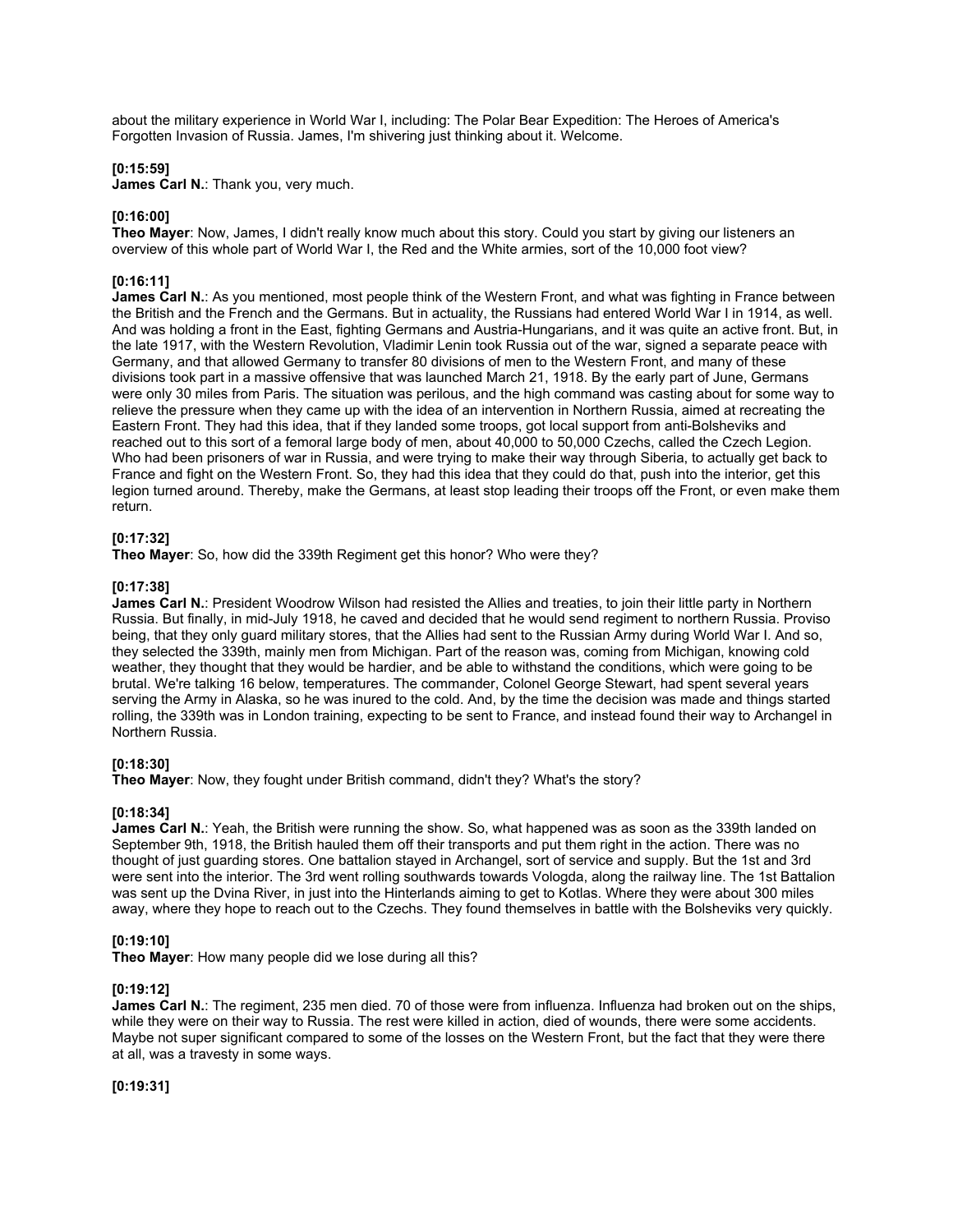**Theo Mayer**: Now, when these boys came home, was it to special recognition, or was this act of heroism as unknown as the whole story.

#### **[0:19:40]**

**James Carl N.**: Well, I think locally, being from Michigan, they rolled into Detroit on the Vanguard on July 3rd, 1919. The local populous there celebrated them, they got a big fourth of July event, a parade and speeches. Locally, it's known in Michigan, but this story is not really well known outside of Michigan. Like men mainly of World War I in general, they kind of just drifted back into society. Although, they did create a Polar Bear association to commemorate themselves, their losses, their sacrifice. In 1929 they sent a contingent back to Russia, gained entry, and were able to retrieve 86 bodies out of the 100 and some that they left when they left Russia.

## **[0:20:19]**

**Theo Mayer**: Okay, James, how did you personally get onto this story. What made you decide to do the book?

#### **[0:20:24]**

James Carl N.: I have to be honest, it kind of came from my editor, Peter Hubbard, at Harper Collins. He saw a link to the Siberian end of this, contacted my agent, said, "Wow, this is a wild story. I wonder if there's a book in it?" Jim sent it to me, Jim Hornfische, and I looked into it, and I decided the Archangel end was doable, and there were characters that could be delineated.

## **[0:20:42]**

**Theo Mayer**: Were there any first person accounts, that popped up?

## **[0:20:45]**

**James Carl N.**: Oh, yeah, the Bentley Historic Library in Ann Arbor, Michigan has some great stuff. They've got diaries. From all the regiments I've studied, this one seems to have really documented its time because of the unusual circumstances. There were diaries, letters, photographs, a lot of personal accounts. Plus, three of them when they came home, wrote books about it. That was pretty good resource material too.

#### **[0:21:04]**

**Theo Mayer**: When people dig into World War I stories, they always come up with unexpected gems. What do you think we should remember about the Polar Bears, and their fight in northern Russia.

#### **[0:21:15]**

**James Carl N.**: I think if people had known about this when we were talking about getting into Vietnam, they might have thought twice. And just, I think they should celebrate what these men went through. Like I say, the temperatures, the conditions were cruel. Single Company, manning an outpost 250 miles from Archangel, meanwhile the gathering hoard of Bolsheviks are ready to pounce on them. Which they did, in January of 1919, and sent a lot of these men running for their lives towards Archangel.

#### **[0:21:40]**

**Theo Mayer**: James, thank you for bringing us all this story. I've got to go sit in the sun.

**[0:21:45] James Carl N.**: Thank you.

## **[0:21:47]**

**Theo Mayer**: James Carl Nelson, the author of The Polar Bear Expedition: The Heroes of America's Forgotten Invasion of Russia. You might also want to check out his third book, I Will Hold: The Story of USMC Legend Clifton B. Cates. Which won James the 2017 Colonel Joseph Alexander Award for biography, from the Marine Corps Heritage Foundation. We have links for you in the podcast notes. This week. Regular contributor historian, Dr Edward Lengel, continues his new series of stories profiling is top 10 selections, from the many, many hundreds of published personal accounts from World War I. This week, British veteran Charles Carrington and his memoir, A Subaltern's War. Ed's pick for best war memoir number eight.

#### **[0:22:36]**

**Dr. Edward L.**: By 1929 the literature of "disillusionment" had come to dominate the English-speaking world's perception of the Great War. Put simply, this narrative described how millions of naive, idealistic young men had gone off to fight on the Western Front, where the cruel realities of trench warfare had shattered their bodies and their spirits. Those who survived physically were morally broken, no longer believing in old principles like God and country. They were disillusioned, a generation lost. Struggling to gather the pieces of their lives and survive as best they could. For many veterans, though, disillusionment was not just a lie, but a betrayal of their sacrifice. Though hardly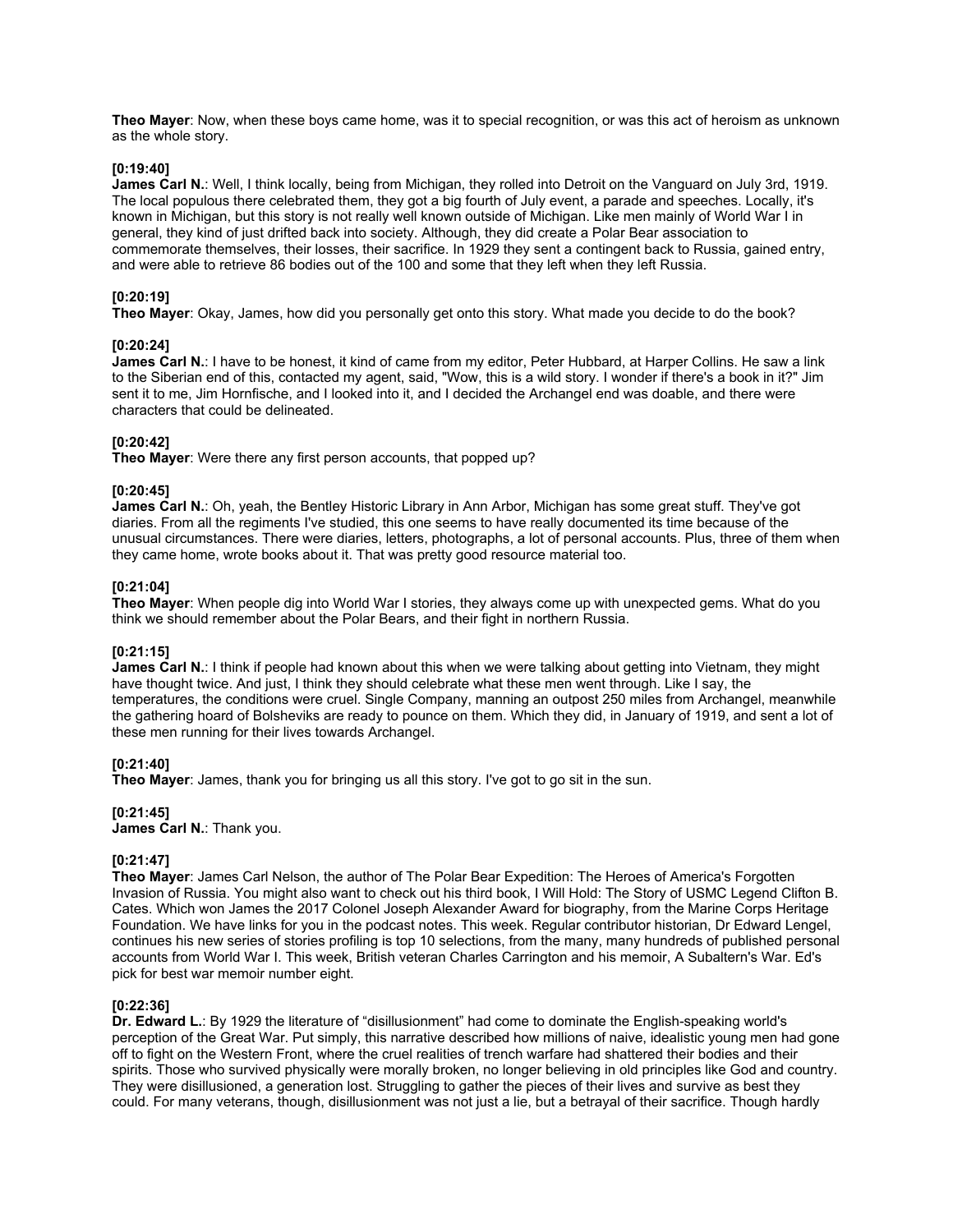celebrating the war, they believed, even a decade afterwards, that they had fought in a good cause. More than anything, they cherished the bonds of comradeship that they had built together in the trenches, and in going over the top against artillery and machine gun fire. They felt changed, but not disillusioned, and in some ways believed that they had become better men than they were before. Some, like decorated British veteran Charles Carrington in his memoir A Subaltern's War, sought to set the record straight on what they thought the war had been all about. This book is number eight on my list of the 10 best personal accounts of World War I. Nobody could justly accuse Carrington of not having tasted war's bitterest dregs. Born in 1897 in Staffordshire, England, he abandoned his plans for university study when the war broke out in August 1914 and immediately sought to enter military service. Not until July 1916, however, did he see combat as a lieutenant in the 1/5th Battalion of the Royal Warwickshire Regiment. From then on, he experienced war to the fullest in brutal, months-long trials such as the Battle of the Somme and the Battle of Passchendaele. Typical of the many encounters described in A Subaltern's War is one of hand to hand combat, as the Warwickshires fight off a German trench raid: "As we moved forward," Carrington wrote, "a sniper fired almost from behind us. I felt the bullet crack in my ear, and Corporal Matthews, who was walking beside me, preoccupied and intent, fell dead in the twinkling of an eye. I was looking straight at him as the bullet struck him and was profoundly affected by the remembrance of his face, though at the time I hardly thought of it. He was alive, and then he was dead, and there was nothing human left in him. He fell with a neat round hole in his forehead and the back of his head blown out." Carrington, who was decorated repeatedly for bravery under fire, was transferred to a relatively quiet sector of the Italian front in 1918, where he spent the last several months of the war. Though experiencing severe symptoms of combat fatigue, he became unbearably restless and sought desperately, as he put it, to be "with the lads" in the thick of the fighting. His requests were denied, and he passed time writing his memoir, poetry about the war and comrades he had known and lost. Then came the Armistice, but he and many others felt no joy. "Life was pointless," he wrote, "and very few soldiers were lucky enough to know in what direction their lives would tend. Millions of young men had known no other career, no other destiny than battle ... Many of us were quite indifferent to the future." Carrington eventually went to Oxford, and was well on the way to a successful academic career in 1929 when books such as Erich Maria Remarque's All Quiet on the Western Front set the idea of disillusionment in full swing among the British public. Regarding Remarque's work as, "A bad book inflated into a best-seller by the arts of publicity," Carrington furiously rejected the suggestion that the sacrifices he and his comrades had made were pointless. Ending his memoir with "An Essay on Militarism," Carrington concluded that "Fear is the worst of the horrors of war. Fear is that which degrades, which breeds cruelty, envy and malice; and fear is the enemy in war." By contrast, he suggested, "It is virtuous and not vicious to be indifferent to death, provided that you are as indifferent to your own as you are to your neighbor's ... To die young is by no means an unmitigated misfortune; to die gaily in the unselfish pursuit of what you believe to be a righteous cause is an enviable and not a premature end."

### **[0:27:07]**

**Theo Mayer**: Dr. Edward Lengel's blog is called A Storyteller Hiking Through History, and it's filled with first person perspectives and accounts that provide a nuanced insight into the era. We have links to Ed's posts and his author's website in the podcast notes. Okay, time to fast forward into the present with World War I Centennial News Now. During this part of the podcast, we explore how World War I is being remembered and commemorated, written about and discussed, and taught and learned today. Here's where we spotlight the surprisingly numerous and significant remembrances, honorings, commemoration activity surrounding World War I and World War I themes. This week in Commission News, I'd like to profile an upcoming event that we touched on last week in our dispatch headlines. Kicking off our participation in the 2019 World War I theme for New York's Fleet week. On Thursday, May 2nd, the U.S. World War I Centennial Commission will host a commemorative event at Cypress Hills National Cemetery, in Brooklyn. There, we're going to take a moment to remember some World War I veterans resting at Cypress Hills. Those heroes specifically include: Marine Sergeant Major Dan Daly, World War I hero and double recipient of the Medal of Honor. Navy Coxswain John Cooper, also a double recipient of the Medal of Honor. And, some international colleagues. Specifically: 21 World War I-era sailors of the French Navy, and three World War I-era sailors of the Royal British Navy. All of whom passed away in New York during the influenza pandemic, also called the Spanish Flu. Featured guests for this commemoration will include: representatives from the United States Navy, the United States Marine Corps, the Consulate of France, the Consulate of the United Kingdom, and members of the New York City Mayor's Office of Veteran Affairs, among others. We have a special guest with us today, to tell us more about the French veterans, who will be remembered and honored. Alain Dupuis, is the President of the Federation of French War Veterans. Alain, welcome to the show.

#### **[0:29:28]**

**Alain Dupuis**: Thank you.

#### **[0:29:29]**

**Theo Mayer**: Alain, before we get into the French soldiers who were interred at Cypress hills, tell us a little bit about the Federation of French Veterans.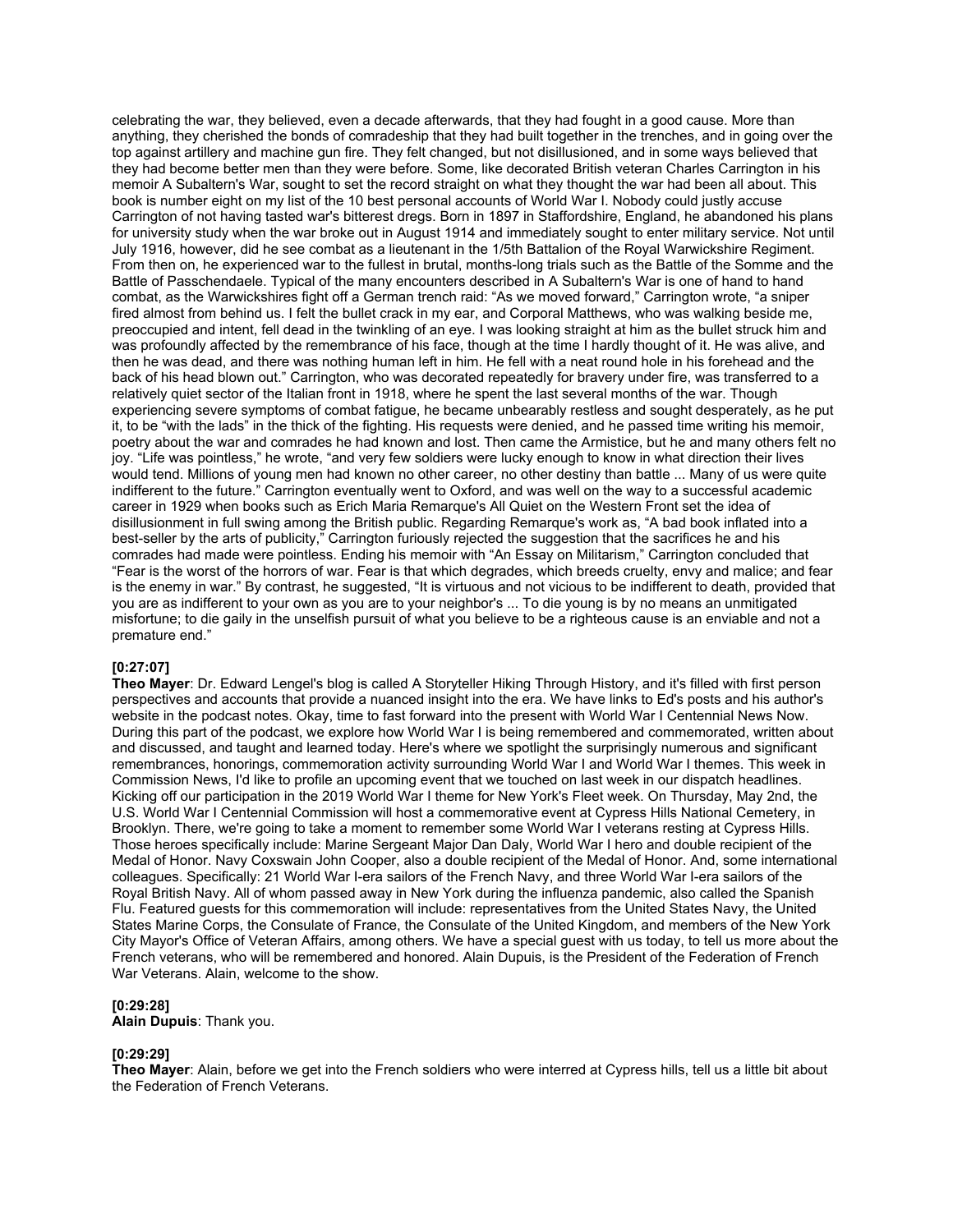### **[0:29:37]**

**Alain Dupuis**: It started in 1919, after the war. Those were the people living in the United States, who came back from front line, or came back from the war. To start, there were about 1,000, then they reach 3,000. Then, after that, [inaudible] World War II, and now unfortunately we are about 20. We participate numerous ceremonies with the Americans, and also to cemeteries in we visit about twice a year, to cemeteries in Flushing and in Cypress Hill. We visit about twice a year, on the Memorial Day, and also on November first. But we visit regularly to honor the honor all the American soldiers, and of the two countries who [inaudible] the Battle of Yorktown, and defended, and defense side-by-side, with common value and ideas.

# **[0:30:24]**

**Theo Mayer**: Well look, the Franco-American comradeship is really long-standing. Going all the way back to Lafayette and the Revolutionary War. Let's talk about history. When these French soldiers were lost to the pandemic, what were they doing in New York?

#### **[0:30:40]**

**Alain Dupuis**: They were part of different ships on the French Navy. One was called Le Marsellaise, one Le Gloire, and the other one the Montcalm, were in the New York harbor, waiting to escort merchant ships loaded with war supplies for obvious victory. Was a dangerous mission, because 6,596 civilian and military ships were sunk by 274 Uboats.

## **[0:31:07]**

**Theo Mayer**: So, they were in port at the time?

## **[0:31:09]**

**Alain Dupuis**: They were in port at the time, yes. They probably contacted the sickness in Europe, before their departure.

#### **[0:31:16]**

**Theo Mayer**: What do we know about these men, in specific?

## **[0:31:19]**

**Alain Dupuis**: Not much, I have the names which I am looking at. There are different specialties on the ship. They were all young, and they are 18, 20, 25. Most of them were from Britanny, France. Yet, we don't know much about how this happened. Just, they die in New York, and thanks to the Americans, they rest in the great [inaudible] cemetery, where are buried by American heroes in American Revolution.

## **[0:31:45]**

**Theo Mayer**: Well, most people think about the U.S. Soldiers buried in cemeteries in France, and they are probably a bit surprised that some French soldiers are resting here. Alain, is there anything else we should know about this?

#### **[0:31:57]**

**Alain Dupuis**: This time, what will happen on May 2, we try to have many, many more people, hopefully.

# **[0:32:04]**

**Theo Mayer**: It does seem to be shaping up into quite an event on May 2nd. The interest and participation is, really growing and expanding. Alain, thank you for your support, and thank you for joining us today.

## **[0:32:15]**

**Alain Dupuis**: My pleasure. Was a pleasure, thank you, sir.

#### **[0:32:18]**

**Theo Mayer**: Alain Dupuis, is the president of the Federation of French War Veterans. We have links in the podcast notes about the event on May 2nd, and a note to our listeners in the New York area. This event is open to the public and the media. Next, for remembering veterans, we're going to explore the story of a ship that sank on the eastern seaboard in July of 1918. Now, first commissioned in 1907 as the USS California, the cruiser was rechristened the USS San Diego on September 1st, 1914. Now, she spent most of her career as part of the Pacific fleet, before being reassigned to the Atlantic fleet on July 18th, 1917. Where she escorted convoys on the first part of their journey to Europe. Although other ships, like The Tampa were also lost in World War I, this event was shrouded in mystery and a lot of theories about why and how the San Diego went down. That is until last year. With us to talk about this, is Dr. Alexis Catsambis, a maritime archaeologist with the Underwater Archaeology Branch of the U.S. Naval History and Heritage Command in Washington D.C. Since 2008, Dr. Catsambis has provided for the stewardship, research,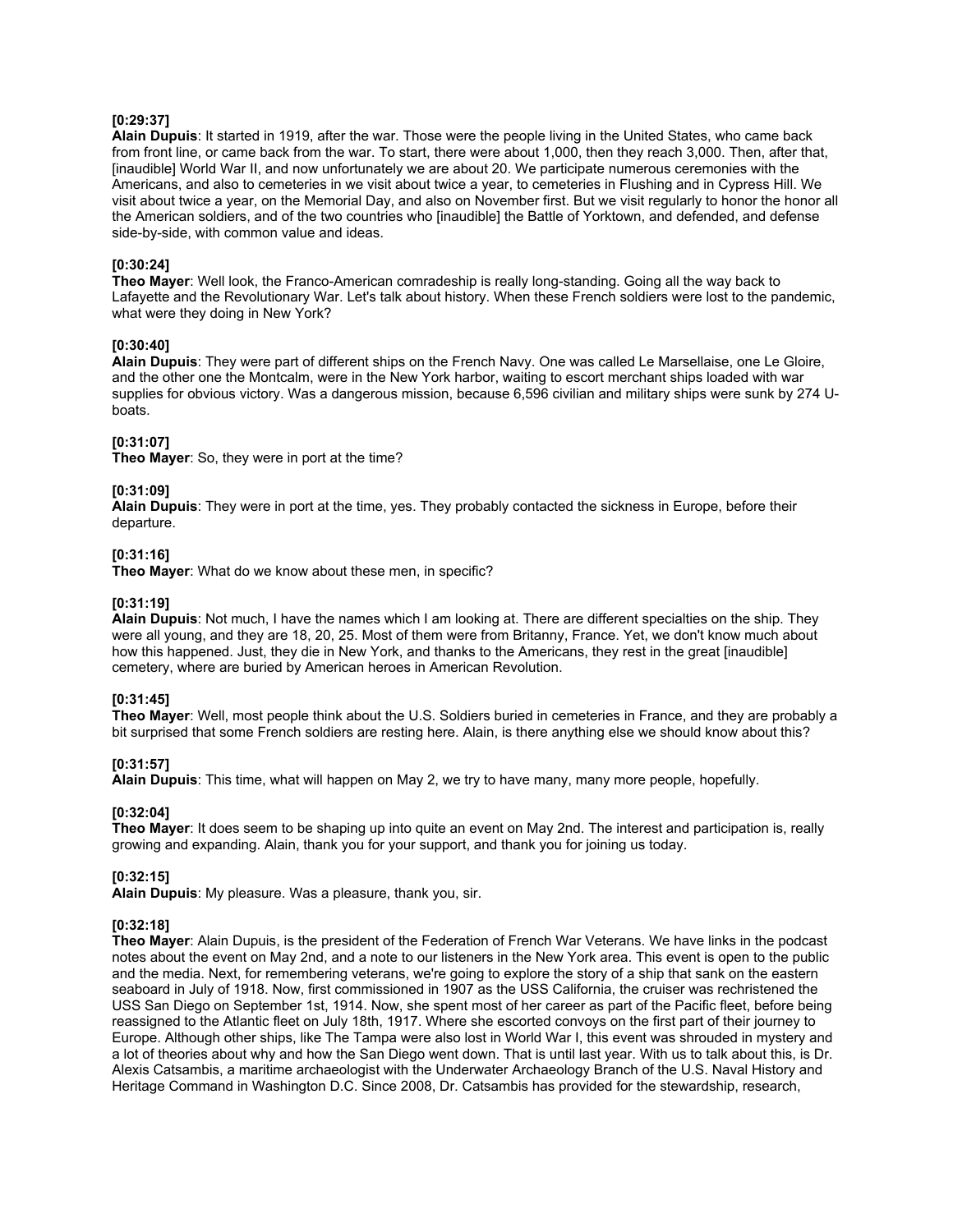conservation and curation of submerge the US Navy heritage sites, including the San Diego. Dr Catsambis, thank you for joining us.

#### **[0:33:44]**

**Dr. Alexis C.**: A pleasure. Thank you for having me.

## **[0:33:45]**

**Theo Mayer**: Let me start with underwater archaeology in general. How would you define the field and its challenges?

## **[0:33:52]**

**Dr. Alexis C.**: Underwater archaeology uses scientific methods in an underwater environment, to study and interpret the remains of the human past.

#### **[0:34:00]**

**Theo Mayer**: Now, about the San Diego, herself. What was the news at the time? What was she doing when she went down?

#### **[0:34:06]**

**Dr. Alexis C.**: Well, many Americans, when they think of the Great War, they envision the carnage of trench warfare in lands across the ocean. To see itself actually played a defining role in the outcome of the war. The Germans were able to sink, through their U-boats, several hundred merchant vessels, and laid close to 45,000 mines or so. They got very close to choking Britain off from critical supplies. That is until the United States entered the war in April 1917. Within a month or so, the first 14,000 troops had landed in France. A year later in the summer of 1918, that number was closer to 10,000 troops a day. What made this incredible transfer of up to 2 million or so soldiers to France, combined with the British Royal Navy and the US Navy, was the convoy system. The USS San Diego having served in the Asiatic station and the Pacific Fleet, during the course of the war was placed in the convoy system. And in fact, was making her way from New Hampshire, where she had just been resupplied with coal to make the crossing of the Atlantic, was making her way to New York. Then on a tragic day, on the 19th of July 1918 a single explosion rocked her hall, and just over 20 minutes later she had capsized on the surface and sunk.

### **[0:35:17]**

**Theo Mayer**: Okay, there were lives lost, but the loss of life was really limited, wasn't it?

## **[0:35:21]**

**Dr. Alexis C.**: There were over 1100 men aboard San Diego. We've been able to find that the captain delayed issuing the abandon ship order for about 10 or 11 minutes, in order to not to make his ship and easy target for any German submarine that surfaced could capture it. Then, within the span of three or four minutes, the ship had turned on it's beams, essentially. The captain jumped off one side, as the last man, and had just been proceeded by his executive order who jumped off the other side. Six men lost their lives and the attack, and the abandoning ship maneuvers that followed. That is a tremendous testament to the response, as well as the preparations of the crew of San Diego, for the eventuality that they would receive an enemy attack.

# **[0:36:04]**

**Theo Mayer**: It really is. Now, when the archaeology project to study her was initiated, how was it conducted? How did it come about?

#### **[0:36:13]**

**Dr. Alexis C.**: Naval History and Heritage Command is responsible, for the management of the Navy sunken military craft. That includes ships and aircraft, from the American Revolution onto the current day and the Underwater Archaeology Branch is specifically, is responsible for researching, interpreting, and protecting these sites. The project with San Diego aimed to both document and assess the condition of the ship, with its 100th anniversary of it sinking in view, determine if we could the cause and the circumstances of the vessel sinking. We wanted the project to serve as a training mission, and they use of advanced data collection and analysis. And we want it to commemorate through this project, the Navy's role in World War I, and of course the loss of the six men on San Diego.

#### **[0:36:54]**

**Theo Mayer**: Now, you actually concluded some stuff. What led to the evidence, that the ship had actually been sunk by enemy action?

**[0:37:01]**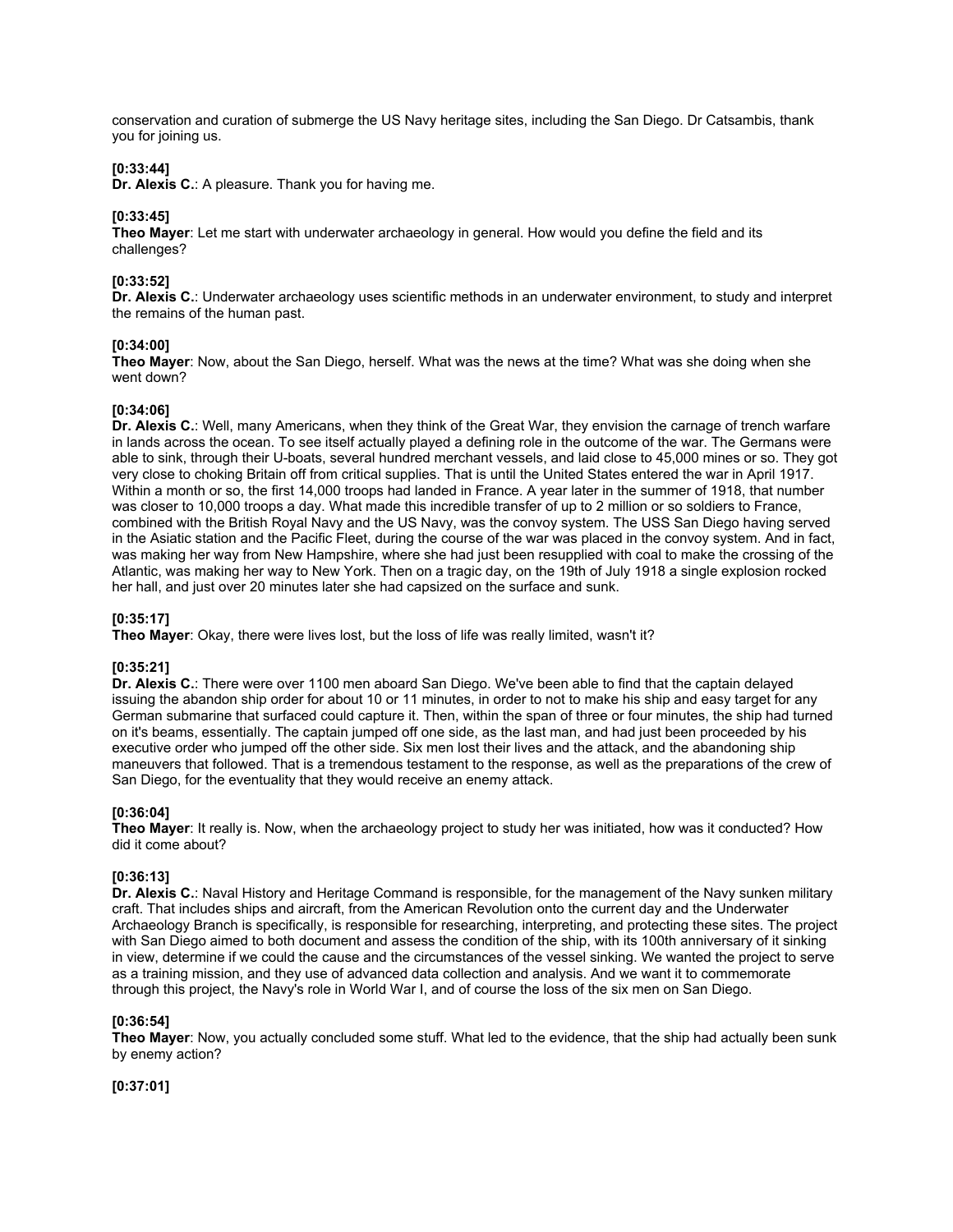**Dr. Alexis C.**: There was generally an understanding, that the ship had been sunk by the enemy. But it was unclear whether that had transpired through an act of sabotage, a torpedo, a mine. The single explosion was very effective, and we've concluded that that's actually because of the circumstances of the sinking itself, rather than the size of the explosive. But it did not lead to a clear conclusion at the time, as to what sank the ship. Over the decades that followed, a number of theories were posited, and ultimately through this project we've been able to conclude that an internal explosion, in the form sabotage for example, would have been deemed highly unlikely. Based on historical record, and modeling of the explosion itself. We have engaged a number of partners in this effort, including the Naval Surface Warfare Center at Carter Rock, and they specialize in such modeling of impacts. They also contributed to modeling of the flooding of the ship. Which has given us further insight, and really suggested that there's no evidence to support a torpedo attack either. That's due to the size of the charge of a German torpedo at the time versus the size of the mine. Then to complement that, the historical record provides us with the types of mines that the German submarines would have used at the time. One, as potentially having been on board U-156, the particular German submarine we've come to conclude struck San Diego.

#### **[0:38:18]**

**Theo Mayer**: That's really interesting. It's not just really physical observation, but it's forensic record evidence, that tells the story. How has all this sleuthing allowed you to conclude, specifically what happened? Are you satisfied, or are there open questions?

## **[0:38:34]**

**Dr. Alexis C.**: We are satisfied with the conclusion, that a mine sank San Diego. Following the war, the U.S. [inaudible] was able to identify which German submarines were operating off the Atlantic seaboard. In fact, the Navy sent a number of ships following the sinking, to assess both what transpired, and see whether there were other mines and threats to other vessels in the area. We have eyewitness accounts of floating debris, that we now can identify as a particular type of mine that was just newly introduced, and not familiar yet to the American sailors.

## **[0:39:04]**

**Theo Mayer**: This is so interesting, unraveling a mystery. Now, for you personally, when you think back about this project, what are you going to remember the most?

## **[0:39:14]**

**Dr. Alexis C.**: This is a project, that developed over a period of years. We were able to visit the site of San Diego, four different occasions. Three of them were in partnership with Mobile Diving and Salvage Unit. These are the Navy divers who have to perform qualification training for their diving credentials, and we offered them a particular objective which was to assess the site of San Diego. One of those projects in September 2017 was a partnership with the University of Delaware, and collected advanced remote sensing data on the site. Then, the final project in July 1918, on the day of the sinking 100 years earlier, we were able to lay a wreath on the site of San Diego, and commemorate the loss of those sailors. I think personally that moment brought everything together, and signified to the intent behind the whole project.

### **[0:40:01]**

**Theo Mayer**: That technology for this kind of research, must be evolving a lot. How much of a role does new tech play, in being able to forensically unravel these mysteries.

## **[0:40:11]**

**Dr. Alexis C.**: That's a great question. We've seen in the last decade or two, a tremendous advancement and mapping capabilities under water. For our purposes, that's wonderful, because we're able to capture more data at a higher resolution and interpret these sites. There's an act called the Sunken Military Craft Act, it puts in place some protections for Navy ships and aircraft wrecks, that had been lost. As we are able to access these sites more, it becomes even more important for us to be able to educate the public, through the application of technology, about the importance of respecting them. Many are war graves, many carry oil or ordinance. Many are historically very important, and we want to document them as long as we can, and to the best abilities we can.

#### **[0:40:52]**

**Theo Mayer**: Okay, in summary, what should our listeners take away from this story?

#### **[0:40:56]**

**Dr. Alexis C.**: I think what stuck in my mind from everything we've learned is, just how incredibly these men prepared for and responded to this event.

#### **[0:41:04]**

**Theo Mayer**: Great Story. Thank you for joining us.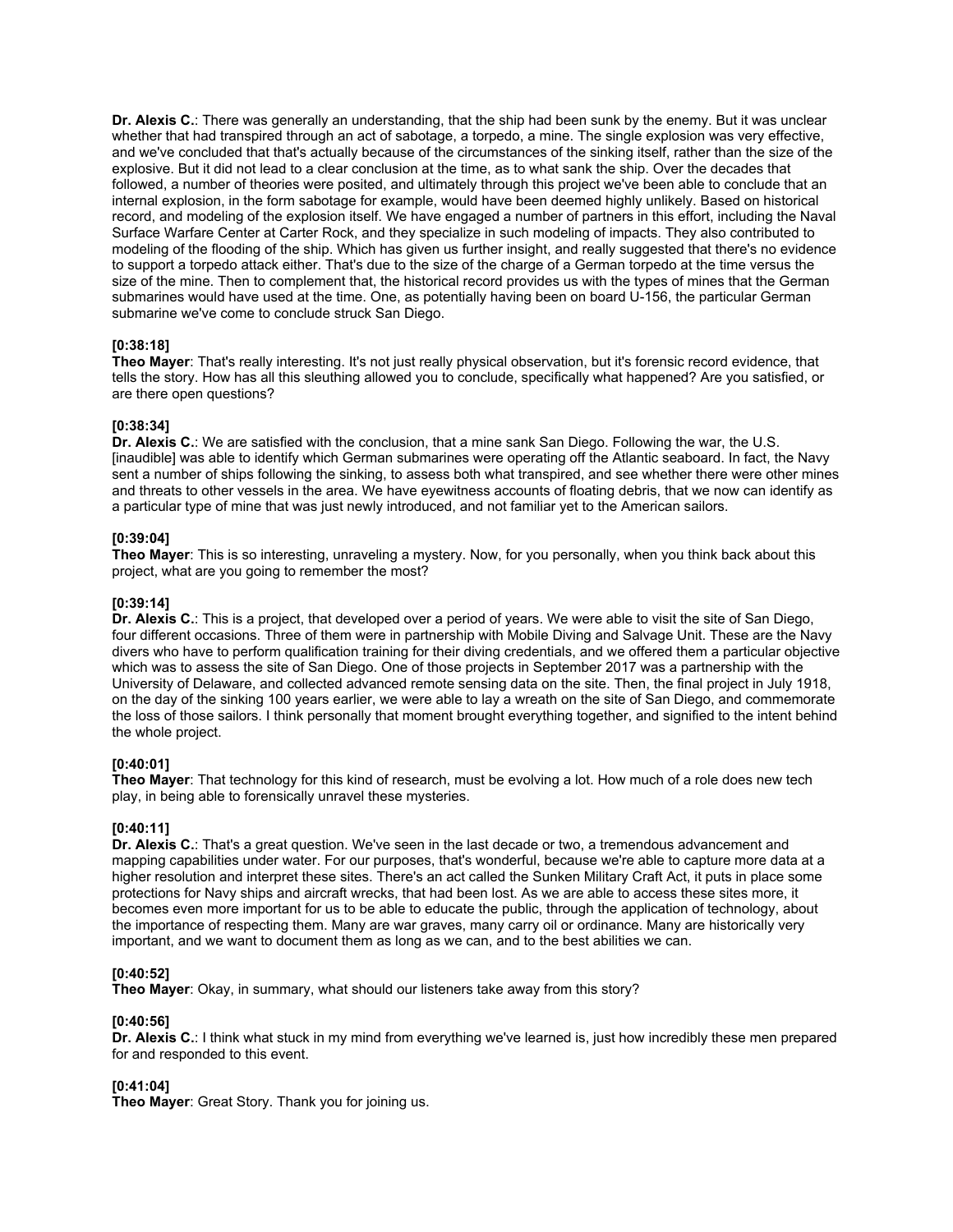#### **[0:41:06] Dr. Alexis C.**: My pleasure.

## **[0:41:07]**

**Theo Mayer**: Dr. Alexis Catsambis, a maritime archaeologist with the Underwater Archaeology Branch of the U.S. Naval History and Heritage Command in Washington D.C. We have links in the podcast notes to learn more about the San Diego, her demise and the study that revealed what happened. For updates from the states. Let me set this up. As we came up on the Centennial of World War I, the U S World War I Centennial Commission tried to identify, support, and when needed, help organize local state organizations that would focus on their State Centennial Commemoration. These organizations really rocked it. They did an incredible job and created awareness, events, focused state legislative initiatives, education, and a lot more in their states. Although some of the organizations have since disbanded, as we crossed the centennial of the Armistice last year on November 11th, we really expected most of the state organizations to cease operation. To their credit, and to the great benefit of remembering World War I, many state World War I centennial organizations are not only still active, but as active as they've ever been. Even if the official organizations disbanded, the individuals who served on those committees and commissions have not stopped their activity. We want to use the section of the podcast to highlight and promote, some of this exemplary work's still going on. Especially since most of it, is in the context of remembering those who served. Susi Adler is one such individual, a member of the Minnesota World War I Centennial Committee, who has created and continues to curate a Facebook group called Minnesotans Remembered as soon as he's here with us today to tell us about her project. Susi, welcome to the podcast.

#### **[0:43:00]**

**Susi Adler**: Thanks for having me on.

#### **[0:43:02]**

**Theo Mayer**: So Susi, let me start by asking you, the World War I Centennial Committee, is it still officially operating?

## **[0:43:08]**

**Susi Adler**: Well, we did not want to disband officially, so we have decided that we are dormant. We keep in touch, if our group is needed. One of the items that we're currently working on, is at Minnesota State Legislature. We have a bill to update a World War I plaque, to be more inclusive. As part of our committee, we are following along. One of our members has gone to testify, to give our support to this new plaque. We're watching that as it's going through the legislature. At this point, we are informally still keeping in contact, and still doing our thing; but not as a formal process anymore.

## **[0:43:47]**

**Theo Mayer**: Okay. Well thank you. Let's talk about your Facebook page. Minnesotans Remembered. What is it, and how did it get started, and, what kind of things will I find if I go there?

#### **[0:43:55]**

**Susi Adler**: Well, my interest in the Minnesotans who served in World War I, started back in 2014. I was in the Meuse-Argonne area for a week, at the same time as a group of friends, including Doug Bekke, who was then the curator of the Minnesota Military Museum. And each morning our group would get together for an early breakfast, Doug would tell us what he was planning to do that day; pull out maps and describe the context, and the special significance to Minnesotans. I was totally fascinated, and of course, we follow Doug on his plan for the day. Doug Bekke, he has been my mentor ever since. Along with most of the notable sites of the area, we went to the American cemeteries. On my first visit to the Meuse-Argonne American cemetery, I was struck by the beauty and calm of the cemetery. There are 15,000 Americans commemorated in that cemetery. The grave markers are perfectly aligned. It's quiet, except for the trees rustling a little bit in the wind, and the occasional visitor wandering down a row. This is on the same land that our soldiers fought valiantly; It was very chaotic at the time. While military strategy and geography are important to understanding World War I, I was just drawn to the individual soldiers named on the crosses. As I stood there, alone in a section, my eyes are drawn to a grave marker from a soldier from Minnesota. And then, another one from Minnesota, and another one. And I wondered, does anybody from Minnesota remember, the Minnesotans who were very buried 4,000 miles from home? People know their uncle. They may have heard about a great-uncle who knows, or remembers the great-great-uncle. I decided I would remember them. That began my missive, to document something personable about each of the Minnesota soldiers. After I started this project, now when I stand in the cemetery, I don't see a field across us. I see faces of soldiers from Minnesota, I hear their stories, and they know their stories are documented and will be remembered.

## **[0:45:50]**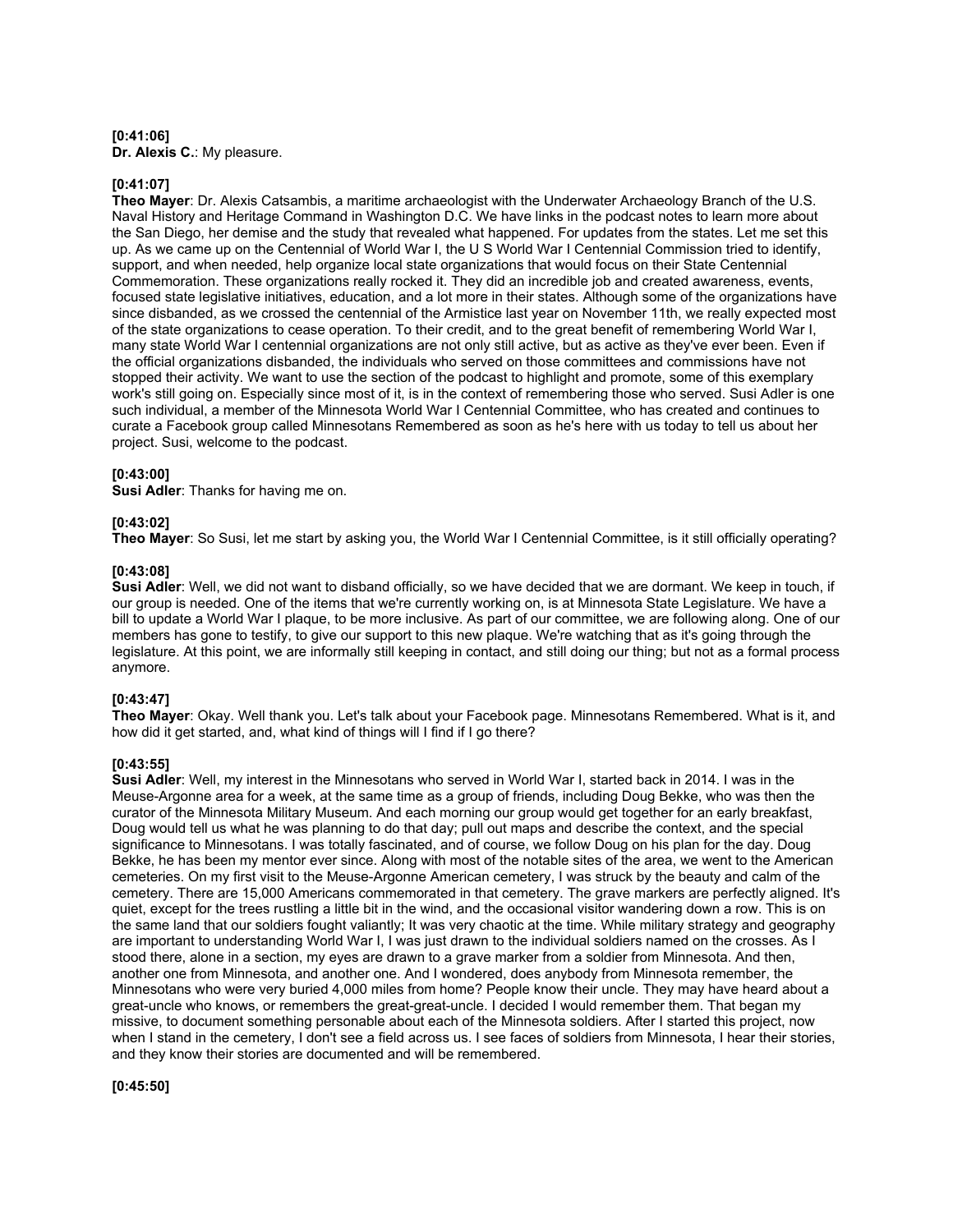**Theo Mayer**: Oh, that's beautiful. Well, as you compile these stories, what are one of two that stick out for you the most?

### **[0:45:57]**

**Susi Adler**: Oh, they're all my Minnesota boys. In France, my friends over there, my local friends there tease me. I have a Minnesota boy for you, they tell me.

## **[0:46:05]**

**Theo Mayer**: So you've adopted them all.

## **[0:46:07]**

**Susi Adler**: About 466 so far. But there are some, that just tug at my heart. For instance, Lauren [Gammell] who was a Sergeant First Class, and a classmate of his at Hamlin University, Glenn Donaldson, they were part of a group that volunteered together to be an ambulance unit. As an ambulance unit, they did get split up and put wherever they needed to be. Lauren and Glen happened to be together in October of 1918, and were serving the 2nd Division, bringing wounded back from a fierce battle and the ambulance got hit by shell fire. Both of them won the distinguished service cross, and it's one thing to have won the distinguished service cross, but most of these people were just ordinary boys. I'm older now, so boys is appropriate, because they're my son's age.

## **[0:46:57]**

**Theo Mayer**: They were boys. You are absolutely right.

## **[0:46:59]**

**Susi Adler**: Yes, and I feel, as the mother of these men, they didn't have to go one more time to go get more wounded, but they did it because they felt they needed to. So those two are both buried at the Meuse-Argonne American cemetery. I visit those two, each and every time I go to the cemetery. Then, I actually was on the spot where their ambulance had been hit, and commemorated their story 100 years later. That really struck something to me, about being in their place at the time. They were easy to research, and the other soldiers are a little harder. Sometimes, all I can get as the basic rank name, unit date of death. One of these soldiers is private Clark Harris, who was with the 369th Infantry, which is part of the 93rd Division. The policy and practice of segregation and discrimination, discounted the bravery and patriotism that had been shown by the 369th. I could not find a gold star file, a bonus file with the Minnesota historical Saturday. There's no mention in Winona county in their book of the war. He is listed in The Soldiers of the Great War book, under died of accident with a home time of Winona. But I have nothing more personal than that. Which means that I have not given up. It's just gone on my list of need to find photo in different places, for this man. I could probably talk for another five, six hours on my Minnesota boys.

#### **[0:48:24]**

**Theo Mayer**: But, you know, Susi, it's obvious that this is a deeply personal, and an emotional, and a beautiful story for you. If somebody wanted to undertake a similar project, what advice would you give them?

#### **[0:48:36]**

**Susi Adler**: Number one, be organized. I can't tell you how many times I have gone down that same path to not find a photo, and then realize, "Oh yeah, I checked that before." The second thing would be to be very, very diligent. You can't give up. The photos will come eventually, you just need to keep going. And third is, have as much Kleenex around you as you're going to need. Because, as I read the story, especially a gold star file that was written by their mother, where they say, "My boy," oh, that tugs at my heartstring. My husband can always tell if I have been doing research on this, because I have my pack of Kleenex right next to me. He says, you can stop. And it's like, "No. No, I can't."

#### **[0:49:17]**

**Theo Mayer**: Well, Susi, first of all, thank you for coming on and telling us about this. Also thank you for the work that you're doing. On the Doughboy MIA site, there's a little inscription that they say that, "No one is truly lost, if they are not forgotten," and, it's so true. It's people like yourself that are really important to keeping this in America's reality.

#### **[0:49:37]**

**Susi Adler**: Well, thank you for letting me share the stories, and having me on. I really appreciate it.

#### **[0:49:41]**

**Theo Mayer**: Susi Adler is a member of the Minnesota World War I Centennial Committee, who's created and continues to curate a Facebook page called, Minnesotans Remembered. We have links for you on the podcast notes to the Facebook page. Thank you, Susi. In education news, last week, a new issue of Understanding the Great War Education Newsletter published its issue number 18, Reconstruction and American philanthropy. Now as World War I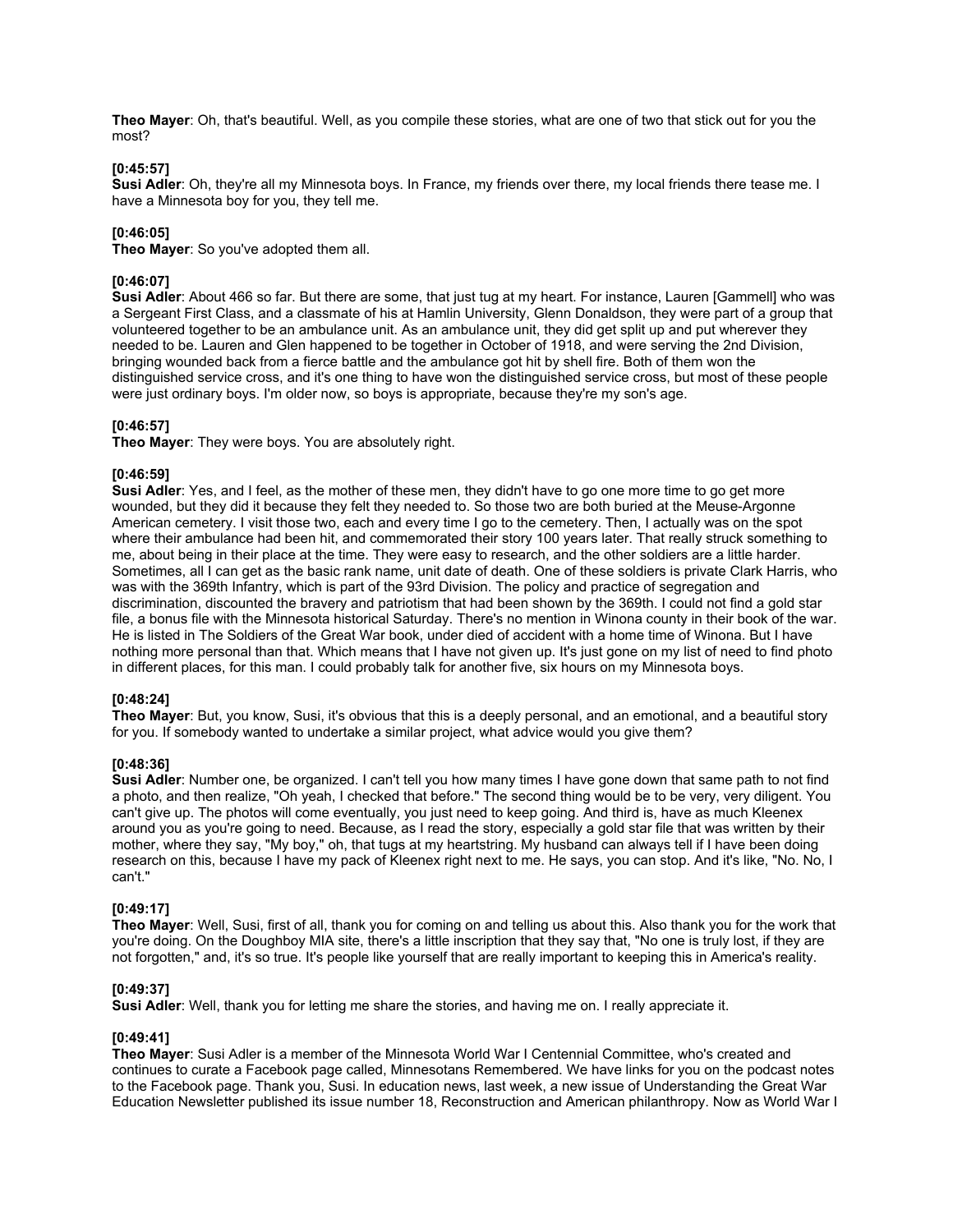came to an end. Millions of people across Europe continued to suffer from lack of food and adequate housing. With countries struggling to transform from war to peace, international assistance was crucial to the survival of civilians in the immediate post-war period. In this issue of Understanding the Great War, they examine American humanitarian efforts, and the leading philanthropists who made war relief possible. Subject headlines include: A Fool For Peace, Andrew Carnegie and The Coming of the Great War. World War I and the Rockefeller Foundation. Herbert Hoover's commissioned for relief in Belgium. And one of my favorite titles, one that we've covered on the podcast in the past, a great title, The Rechickenization of France, by the Daughters of the American Revolution, and lots more. We have links for you in the podcast, notes for accessing and subscribing to the bimonthly newsletter. Speaking of newsletters, it's time for Articles and Posts, where we highlight the stories you'll find in our weekly newsletter, The Dispatch. Here's some selections that we'll profile for you. Our first story headline reads: Eagle Scout beautifies spot where iconic Doughboy statue stands; A new look for Petersburg's 'Old Soldier'. The road to Nicholas Riggs' Eagle Scout designation includes a stretch of South Sycamore Street in Petersville, Virginia, known for its iconic Doughboy statue. Riggs, a member of Scout Troop 900 in Prince George County, formally unveiled his Eagle Scout project last weekend. A makeover of the Doughboy site, that includes landscaping, a new stone bench and flagpole. Our second story, Hollywood American Legion Post 43 Renovation Completed. Our friends at the legendary American Legion Post 43 in Los Angeles have great reason to celebrate. They recently completed a multi-million dollar top-to-bottom renovation of their landmark clubhouse. Not the least of which, was their spectacular 1920s era theater space. To kick things off right, as their first major event, they agreed to host the multi-day annual Turner Classic Movie Film Festival. Of course, the film that was picked to introduce this year's film festival was none other that SGT YORK, the classic Gary Cooper film produced in 1941. And of course, to introduce this great film, the film festival picked none other than our friend, Colonel Gerald York, grandson of Sgt Alvin York, and his uncle, Andrew Jackson York, as keynote speakers. Our next story, it headlines with Coast Guard to award Purple Hearts to USS Tampa crew killed during WWI. We told the story of the sinking of the USS San Diego earlier in this episode, and how the loss of life though tragic, was only six sailors. It was the USS Tampa that sank on September 26th, 1918 that was the worst US military ship sinking. In an article linked to in The Dispatch this week, you can read the story of Anna Bonaparte, who was four years old when her father, James Wilkie died aboard the USS Tampa. Though she didn't have many memories of her father, she constantly spoke about him and his service in the Coast Guard to her son Wallace. Next month, Bonaparte, a former Army captain, is going to travel from his home in Charleston, South Carolina, to Washington D.C. There, to receive a Purple Heart in honor of his grandfather, as part of an initiative to recognize the 115 service members who died more than 100 years ago on board the ship. And our last story feature for this week, Virginia students bring 100-year-old World War I sheet music back to life. The University of Virginia was in the national spotlight this month, for becoming the National Champions of the NCAA Basketball Tournament. We are thrilled for them, but we're also thrilled to find, that they have a special World War I-related project underway at their campus. As part of a collaborative project, called "ReSounding the Archives", between University of Virginia, Virginia Tech and George Mason University, students from each schools researched and analyzed World War I songs from the UVA archives. George Mason students recorded studio versions of them. Access all these amazing stories and more, through the links that you'll find in our Weekly Dispatch newsletter. It's our short and easy guide to lots of World War I News and information. Subscribe to this wonderful free weekly guide at ww1cc.org/subscribe, all lower case. Or, follow the link in the podcast notes. That wraps up episode number 119 of the award-winning World War I Centennial News Podcast. Thank you for listening. We want to thank our great guests, talented crew and supporters. Including Mike Shuster, curator for the Great War Project blog. James Carl Nelson, author of Polar Bear Expedition: The Heroes of America's Forgotten Invasion of Russia. Dr Edward Lengel, historian, author and lecturer. Alain Dupuis, the President of the Federation of French War Veterans. U.S. Navy History and Heritage Command marine archaeologist, Dr. Alexis Catsambis. Minnesota World War I Centennial Committee member and Facebook group curator, Susi Adler. Thanks to Mack Nelson and Tim Crow, our interview editing team, Katz Laslow, the line producer for the show, Dave Kramer and J.L. [Mishow] for research and script support. And I'm Theo Mayer, your producer and host. The World War I Centennial Commission was created by Congress to honor, commemorate, and educate about World War I. Our programs are to inspire a national conversation and awareness about World War I, including this podcast. We're bringing the lessons of 100 years ago to today's educators, their classrooms, and to the public. We're helping to restore World War I memorials in communities of all sizes across the country. And of course, we're building America's National World War I Memorial, in Washington D.C. We want to thank the Commission's founding sponsor, the Pritzker Military Museum and Library, as well as our other sponsors, the Starr Foundation, the Diana Davis Spencer Foundation, and the Richard Lounsbery Foundation. The podcast and a full transcript of the show can be found on our website at ww1cc.org/cn. You'll find World War I centennial news in all the places that you get your podcasts, even on YouTube, or by asking Siri or using your smart speaker by saying, "Play WW1 Centennial News Podcast. The podcast Twitter handle is @theww1podcast. The commission, Twitter and Instagram handles are both @ww1cc and we're on Facebook at WW1 Centennial. Thank you again for joining us, and don't forget, keep the story alive for America by helping us build the memorial. Just text the letters, WWI or WW1 to the phone number 91999.

**[0:58:08] Speaker 9**: (singing)